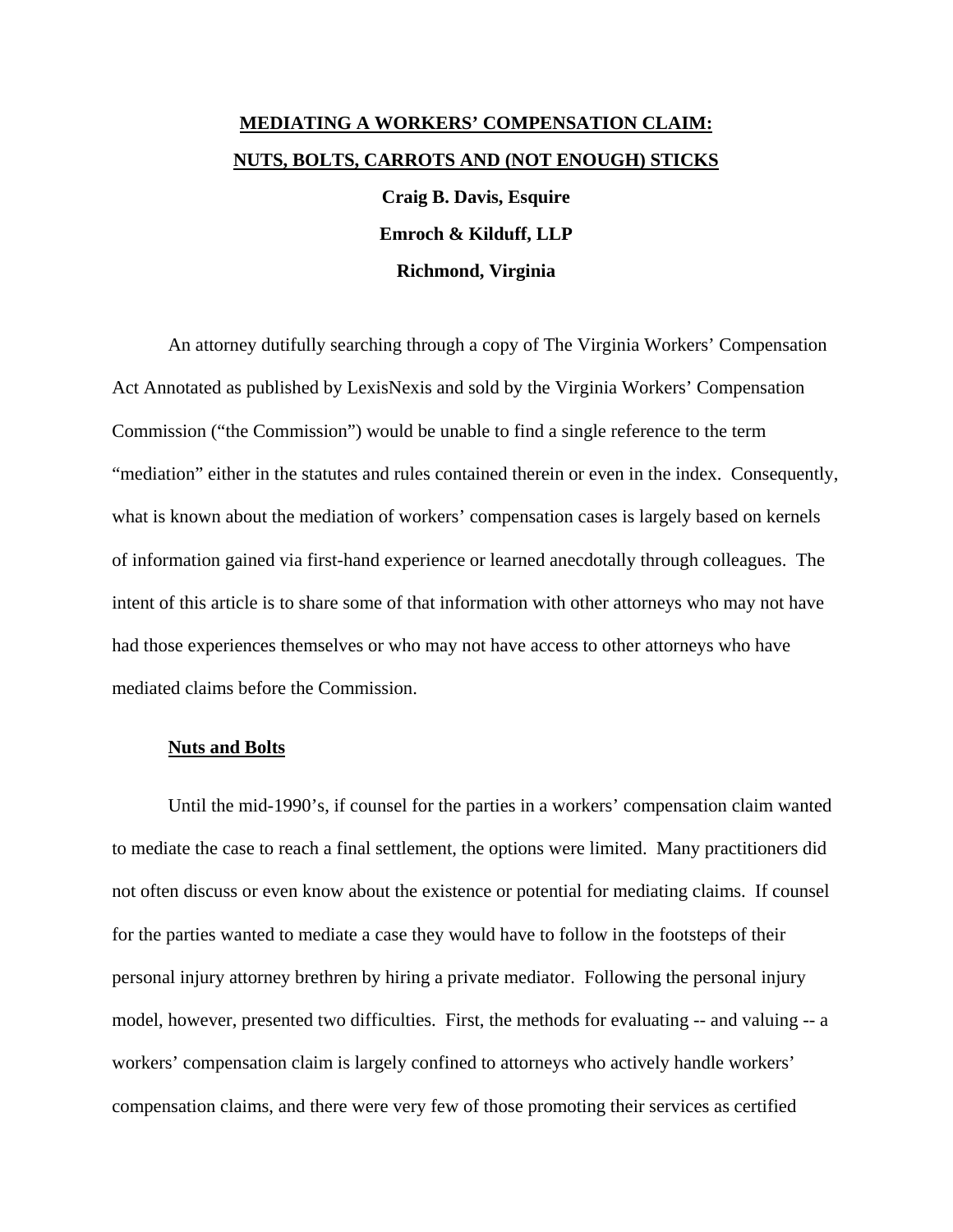mediators. Just as importantly, from the perspective of the claimant's attorney who was charged with efficiently protecting his client's limited resources, expenditures for the significant hourly rates charged by most mediators were difficult to justify. As a result, the often limited monetary value of many workers' compensation claims precluded paying for private, third-party mediators.

To the benefit of many practitioners, the economics of that model changed significantly in the late 1990's. The three members of the Virginia Workers' Compensation Commission, acting pursuant to the authority granted by the Virginia Workers' Compensation Act ("The Act"), Virginia Code § 65.2-100, *et seq.*, made the decision to offer mediation services as a public service to parties appearing before the Commission.<sup>1</sup> Although the procedures for mediations have evolved in practice somewhat over the years, there are certain general principles which apply.

First and foremost, the mediation services offered by the Commission are available at no charge to any party with a claim pending before the Commission. In the early stages of offering this benefit to litigants, most mediations were conducted by Deputy Commissioner R. Temple Mayo, who quickly proved himself competent and capable at mediating even the most difficult and intractable workers' compensation claims. The Commission also wisely insured that Deputy Commissioner Mayo became certified as a mediator by the Supreme Court of Virginia.<sup>2</sup> Although initially the Commission would also occasionally offer the services of a staff attorney to mediate a claim, Deputy Commissioner Mayo appeared to be performing the bulk of mediations being conducted by the Commission. Thus, from the outset, the Commission

<sup>1</sup> *See* Virginia Code. §§ 65.2-200 & -201 (2010).

<sup>2</sup> *See* Virginia Code § 8.01-576.4, *et seq*. and § 8.01-581.21, *et seq*.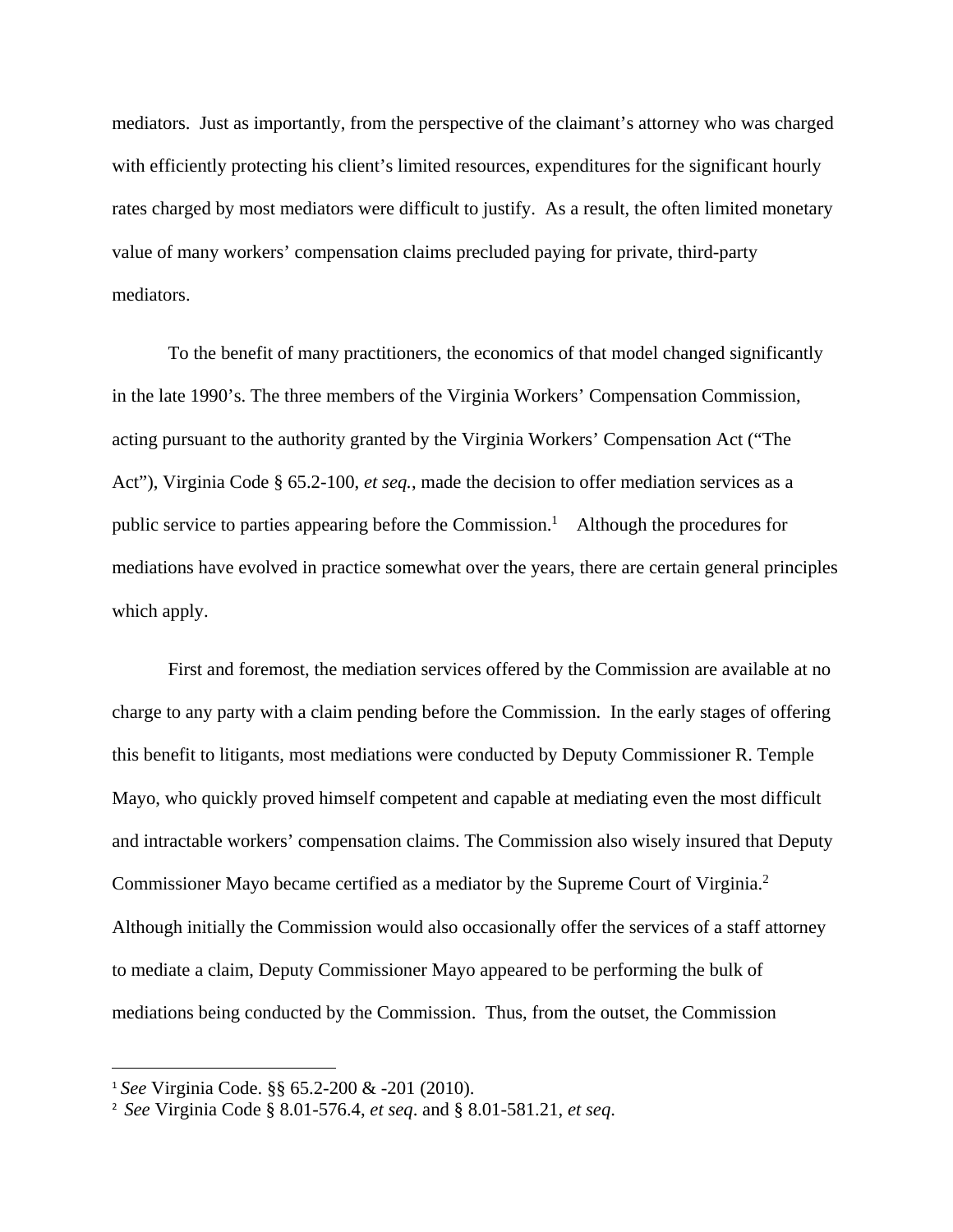successfully addressed and navigated around the two drawbacks for parties to mediate workers' compensation claims. Mediation cost nothing and the mediators had significant exposure to and familiarity with the Act and the valuation of claims.

In recent years, Deputy Commissioner Mayo's role at the Commission has evolved both into serving more frequently as a hearing officer who hears and decides claims and as one of the point-men on the Commission's ongoing transition to a WebFile system akin to the paperless or electronic filing available in federal courts. As a result, Deputy Commissioner Mayo has had less time available to perform mediations, and multiple other deputy commissioners have become certified mediators and begun to mediate cases. Deputy Commissioner Brooke Anne Hunter and Deputy Commissioner Deborah Blevins are the two deputies who currently spend the greatest percentage of their time performing mediations. Whereas Deputy Commissioner Hunter will mediate cases throughout the Commonwealth based on her availability and schedule, she generally performs most of her mediations in the greater Richmond area along with some dates regularly set aside for Roanoke and Manassas. Deputy Commissioner Blevins, meanwhile, mediates many cases in Southwest Virginia and Roanoke.

Other deputies who are also trained and available to perform mediations include Deputy Commissioner Lynne Ferris (Tidewater); Deputy Commissioner Jimese Sherrill (Northern Virginia); Deputy Commissioner Daniel Lahne (Tidewater and Harrisonburg); and Deputy Commissioner Philip Burchett (Southwest Virginia). Although not a deputy commissioner, Billy Crawford, who works in administration at the Commission has also been certified and has served as a mediator in some cases.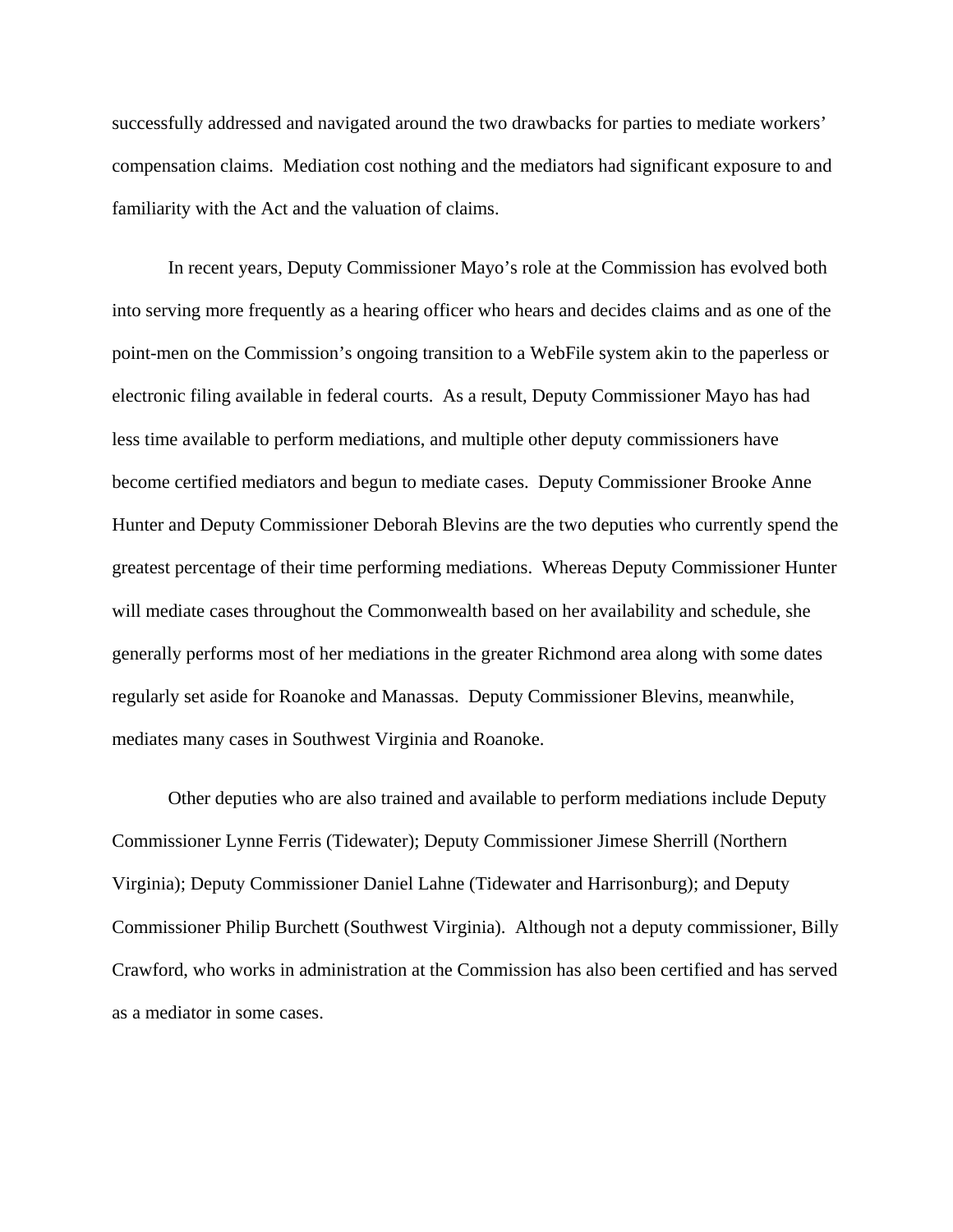The mediation services offered by the Commission can be used to resolve specific issues that are being contested in a case or for purposes of settling an entire claim. As discussed more at length below, because there is not a procedure under the Act whereby a workers' compensation claimant receives a single, all-encompassing verdict or award, a settlement in a workers' compensation claim generally involves a claimant forfeiting his right to future indemnity and medical benefits in exchange for receipt of a lump sum settlement. However, in certain circumstances – unfortunately becoming rarer over the years -- a settlement may provide a lump sum representing only the future indemnity benefits while medical benefits are left unchanged or else left open for some defined period of time after which they are terminated.

Unlike many private mediators or groups, the Commission does not maintain statistics on the rate of success of its mediations. This rationale for this decision has been attributed to the fact that the Commission mediates not only monetary settlements but also contested issues where the claim may remain open. Additionally, based on an internal policy, the Commission will not mediate lump sum monetary settlements for *pro se* claimants.

To mediate a workers' compensation claim, both parties must make a request in writing to one of the deputy commissioners. The administrative assistant for Deputy Commissioner Hunter performs many of the scheduling services although she is not the sole person capable of performing that responsibility. In order to schedule a mediation, both parties must confirm in writing the desire to mediate the claim or the specific contested issue. At least one deputy commissioner has suggested that the written communication asking for and agreeing to mediate a claim is interpreted as each party's commitment to negotiate in good faith. Although most mediations are conducted in one of the Commission's various statewide offices, a deputy commissioner may be willing to travel to one of the attorney's offices for the mediation in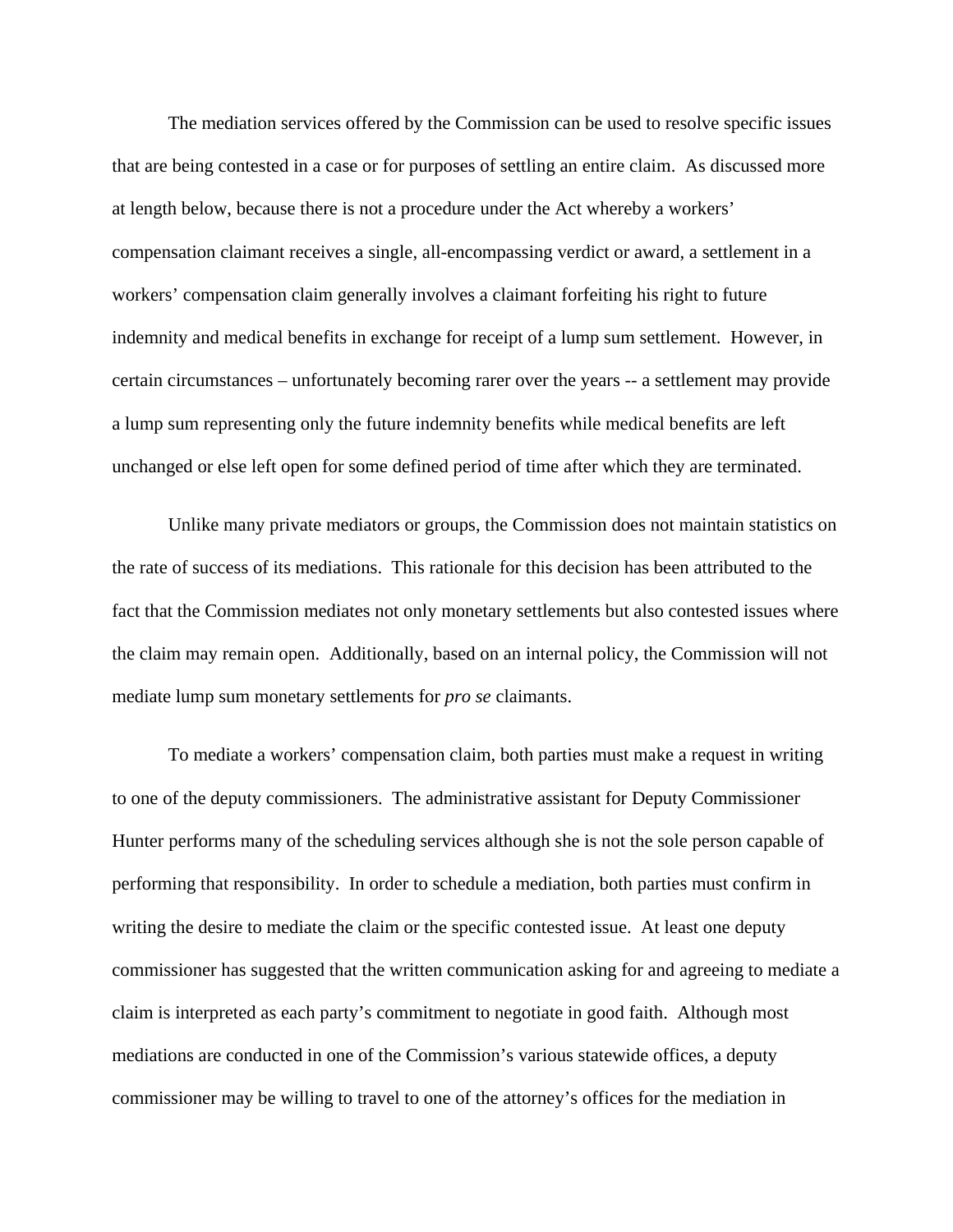unique circumstances. Additionally, if they are potentially willing to travel, the parties can always obtain the specific mediator of their choosing from the roster of deputy commissioners performing mediations. For example, counsel from Roanoke can always have a deputy commissioner from Virginia Beach mediate the case as long as they are willing to travel there for the mediation. Depending on the intangibles of a specific case, the opportunity to select the deputy commissioner of counsel's choice to mediate a claim may make that travel worthwhile.

 The Commission also offers two different models for mediations, each available based on the desire of the parties. In "evaluative mediations," the deputy commissioner will offer opinions regarding the value of a claim, usually in the form of a range of values, or will offer an opinion as to how he or she would rule if deciding on specific legal issues. While such legal opinions may offer some guidance, there is obviously no guarantee that the deputy commissioner actually assigned to the claim will rule accordingly. In "facilitative mediations," meanwhile, the deputy commissioner essentially serves as a messenger who delivers the position or negotiation movement from one party to the other and otherwise limits involvement to keeping the conversation going. Although many attorneys find the facilitative model less effective in resolving issues or reaching settlements, the option is available to those who so desire.

The Commission schedules most mediations for a two-hour block of time unless additional time is requested. After the parties request mediation, they are required to sign a consent form similar to those used in other civil cases. At the request of counsel or the parties, information provided to a mediator is confidential and nothing that occurs in a mediation may be used as evidence at a hearing. Similar to federal court mediations, the deputy commissioner who mediates a case will not thereafter serve as the hearing officer in any evidentiary hearings or contested proceedings.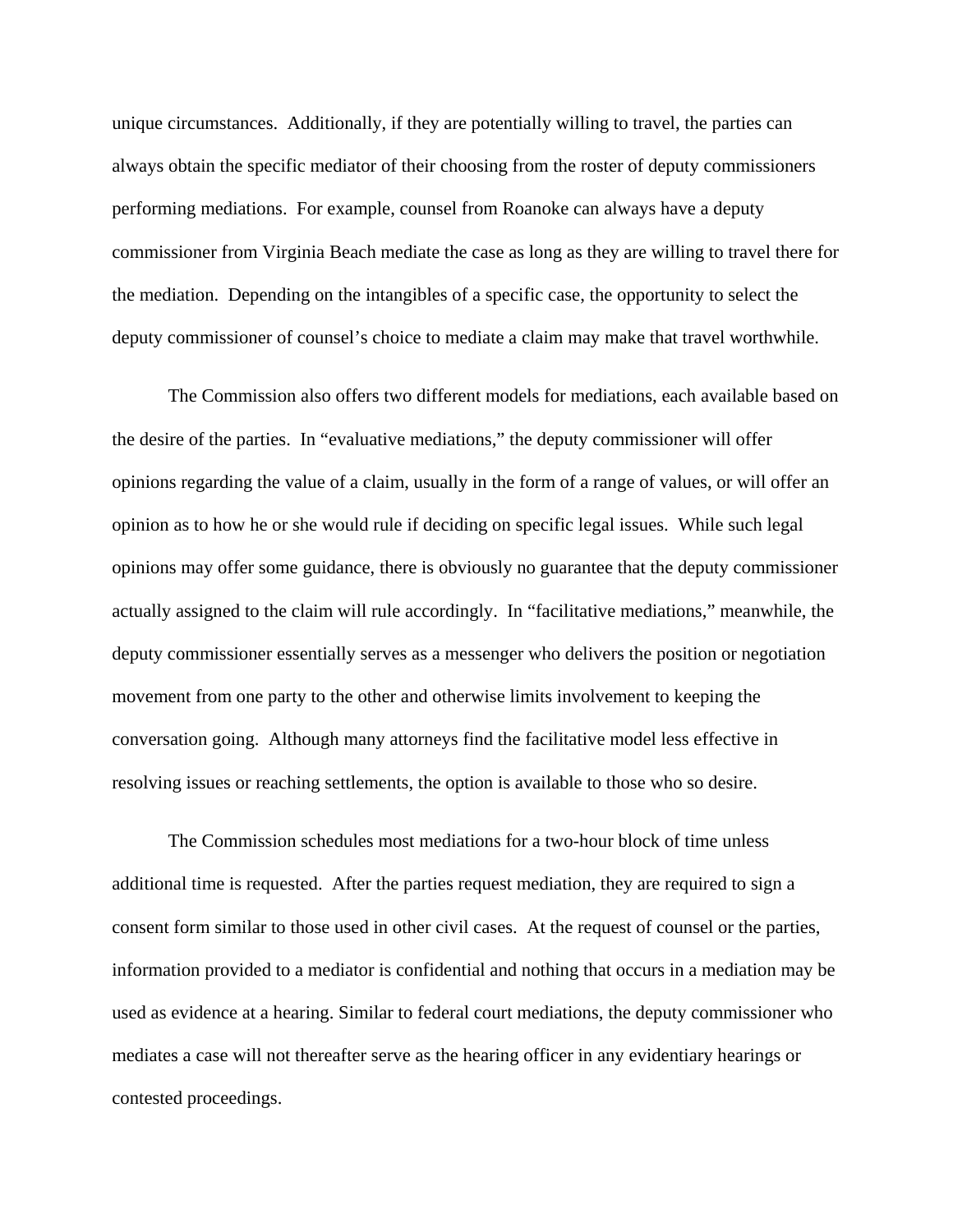One aspect of the Commission's mediation program that aggravates many attorneys is the lack of – and unwillingness to enact -- a blanket policy regarding continuances and pending hearing dates. Unlike the typical personal injury case where a trial date is obtained either by the parties agreeing upon a specific date at a scheduled docket call or by filing a praecipe, in workers' compensation claims, the Commission simply issues a notice setting a case for a date that is often selected with no input from the parties, thus leading to numerous continuance requests. Moreover, it is often difficult to predict or estimate when a case will be set for a hearing because so many variables -- including in which of the Commission's field offices the claim is set, which deputy commissioner is assigned to the claim, and how much time has been requested for a hearing – can affect the amount of time between filing a claim and being assigned a hearing date. One of the touted benefits of the Commission's new WebFile system is the ability to prevent multiple hearings from being inadvertently scheduled for an attorney on the same date and time in different offices. Some attorneys have noted anecdotally that the new web-based filing and scheduling system has expedited this timeline and led to hearings being scheduled much more quickly after a claim has been filed.

In general, decreasing the time between filing claims and evidentiary hearings is beneficial to attorneys representing claimants because their clients may not receive any monetary relief or necessary medical treatment until after a decision has been rendered by the presiding deputy commissioner. The downside of this expedited process is that – in the absence of a firm Commission policy regarding the granting of continuances, when parties request mediation  $- a$ short hearing date may make mediation impossible or impractical. The lack of a uniform policy or rule on continuances has led to a scenario where different deputy commissioners have enacted different policies. For example, many deputies appear not only willing, but indeed eager, to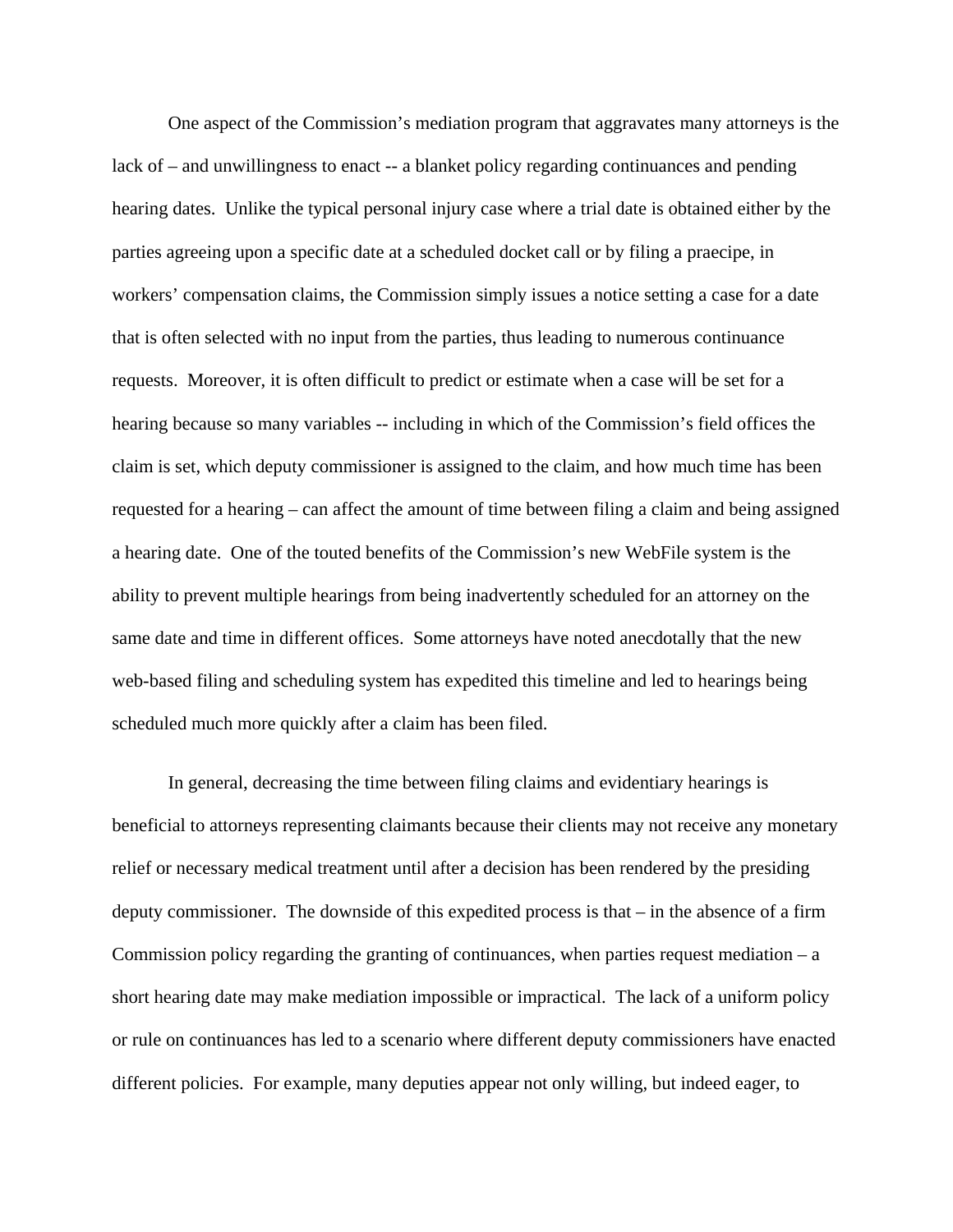grant a continuance to allow the parties the opportunity to resolve a claim through mediation as opposed to an evidentiary hearing and a subsequent opinion authored by that deputy. Although such a policy arguably promotes judicial economy and a more efficient use of the Commission's resources, some deputies will simply not grant a continuance to allow the parties to engage in mediation. In response to complaints regarding these disparate and non-uniform policies, the Commission makes every effort to provide a mediator to the parties prior to the hearing date. The difficulty, however, is that as a result the parties may not be able to obtain the specific mediator of their choice because of time and scheduling constraints.

 The final point of discussion regarding the Commission's approach to mediations relates to lump sum settlements. Attorneys experienced in mediating personal injury cases know that a mediated settlement agreement is enforceable and thus presents a certain level of finality. However, all lump sum or "final" settlements in workers' compensation claims must be approved by the Commission. $3$  Consequently, regardless of any agreement reached by the parties and counsel at a mediation, the settlement does not become final until Commissionapproved documents signed by the parties and counsel are submitted to and endorsed by the Commission. Even after the resulting order is signed by the Commission, either party has twenty days to seek review of the award and seek to have it vacated.<sup>4</sup>

 While mindful of the Commission's role in approving settlement, attorneys mediating workers' compensation claims should likewise be aware of the responsibilities imposed on their clients by the Center for Medicare & Medicaid Services ("CMS"). CMS requires an approved Workers' Compensation Medicare Set-aside Arrangement ("WCMSA") when settling any

<sup>3</sup> *See* Virginia Code Ann. §§ 65.2-522 and -701(C); Rule 1.7 of the Rules of the Commission

<sup>4</sup> *See* Virginia Code Ann. § 65.2‐705.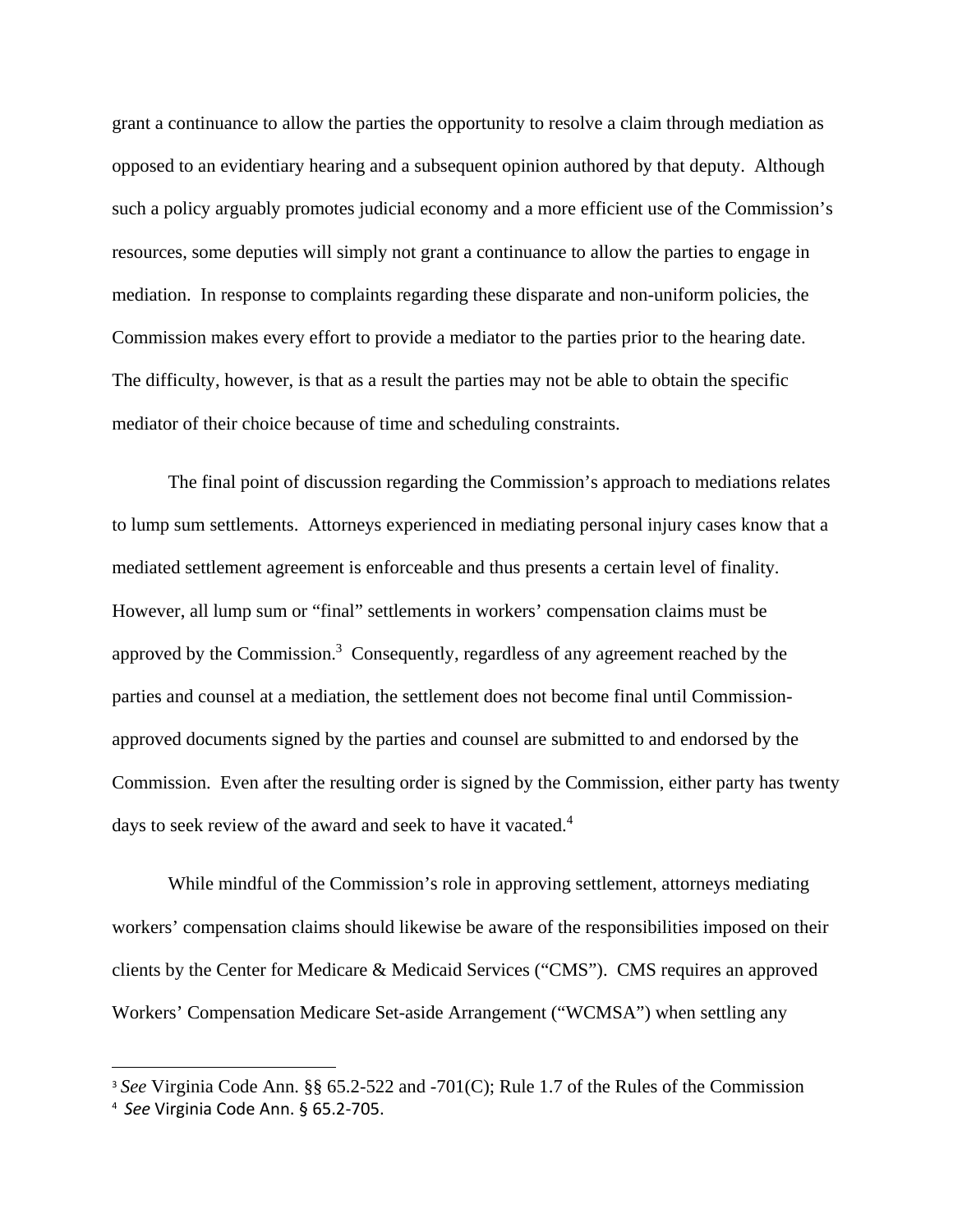workers' compensation claim for claimants who are either (1) Medicare recipients and the settlement exceeds \$25,000.00 or (2) has a "reasonable expectation" of Medicare enrollment within thirty months of the settlement date and the settlement is for more than  $$250,000.00$ .<sup>5</sup> As a practical matter, the parties generally do not know for certain what figure CMS will require for a WCMSA at the time a claim is mediated for settlement because of the length of time it takes for CMS to respond to set-aside proposals. Consequently, the Commission will generally not approve a settlement without prior CMS approval unless the defendants agree to fund any additional sum above that amount allocated towards a WCMSA by the settlement. In recent years, this uncertainty has led many insurance carriers and defense attorneys to obtain a set-aside proposal from a contractor or vendor prior to the mediation and then later to agree to fund any additional amount above the set-aside proposal required by CMS for approval.

## **Carrots and Sticks**

 Most personal injury attorneys know, and often look forward to, that magical date in every case -- hopefully written in stone -- when all the purported defense shenanigans, obfuscation, and delays come to an end and a jury is finally allowed to render judgment and dispense justice to the client. Since long before they read *A Civil Action*<sup>6</sup> or *The Runaway Jury*,<sup>7</sup> attorneys handling personal injury cases have been buoyed by the prospect of obtaining a large verdict that delivers much-deserved justice to their client while simultaneously proving to the opposition -- be it defense attorney or adjuster -- that they should have been more reasonable during settlement negotiations.

<sup>5</sup> *See* 42 CFR 411.46; Ref: 7/23/01 Memo Q1(c).

<sup>6</sup> Jonathan Harr, A Civil Action (Vintage 1996)

<sup>7</sup> John Grisham, The Runaway Jury (Doubleday 1996)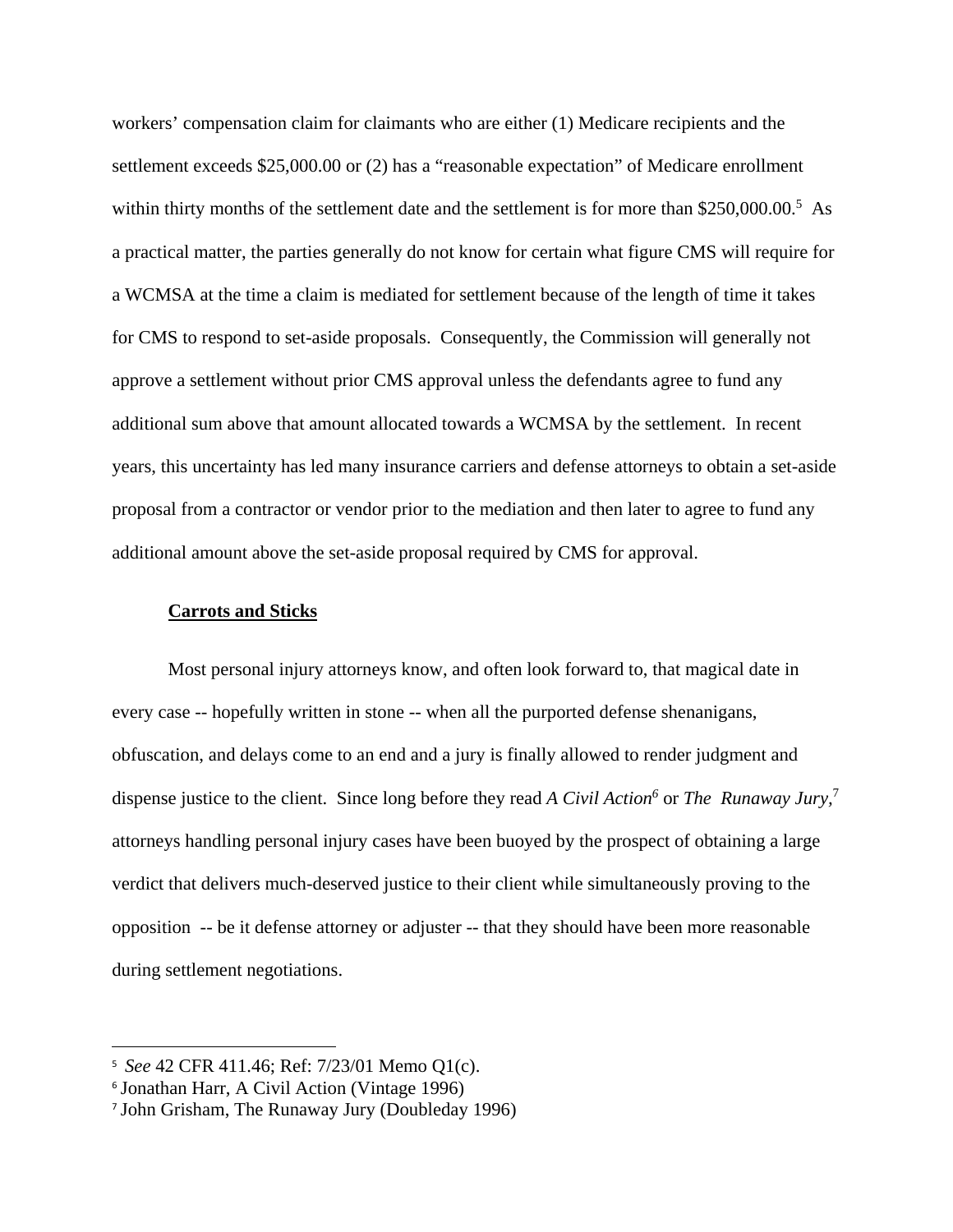By sharp contrast, workers' compensation attorneys representing claimants never get to experience that singular moment. There is no provision under the Act by which a claimant is awarded a singular lump sum based on the discretion of a jury or other fact-finder that has heard their pain and delivered justice to them in that fashion. Rather, the Act purports to establish a "no-fault" system based on mathematical formulas the goals of which are to pay an injured claimant's incurred medical expenses, a percentage of lost wages during periods of total or partial disability, and compensation for permanent impairment to injured extremities, vision and hearing.<sup>8</sup>

Removing the threat of a large jury verdict in essence emasculates the injured party's trump card in a mediation. In many cases, it is impossible to underestimate the effect that the "stick" of a large jury verdict can have on how an insurance company evaluates a personal injury case and its willingness to be tempted by the "carrot" of the finality offered by a settlement. By contrast, the absence of that stick for claimants in workers' compensation cases undermines their position and power when negotiating a settlement in a mediation setting. Whether true or not, almost every personal injury attorney has told the story of the time he was so offended by a ridiculously low offer during a mediation that he told the defense attorney and adjuster to leave his office while reminding them that the jury would have the opportunity to have the final say.

In the absence of the threat of an unpredictably large jury verdict, settling a workers' compensation claim in mediation becomes an exercise in which the insurance carrier determines how much it is willing to pay to purchase the company's exposure for payment of future benefits or how much of a discount off that figure the claimant will agree to in exchange for the benefit of

<sup>&</sup>lt;sup>8</sup> The Workers' Compensation Act is also rumored to provide vocational benefits to help an injured claimant locate or be retrained to return to employment; however, Bigfoot has been seen with more reliable frequency.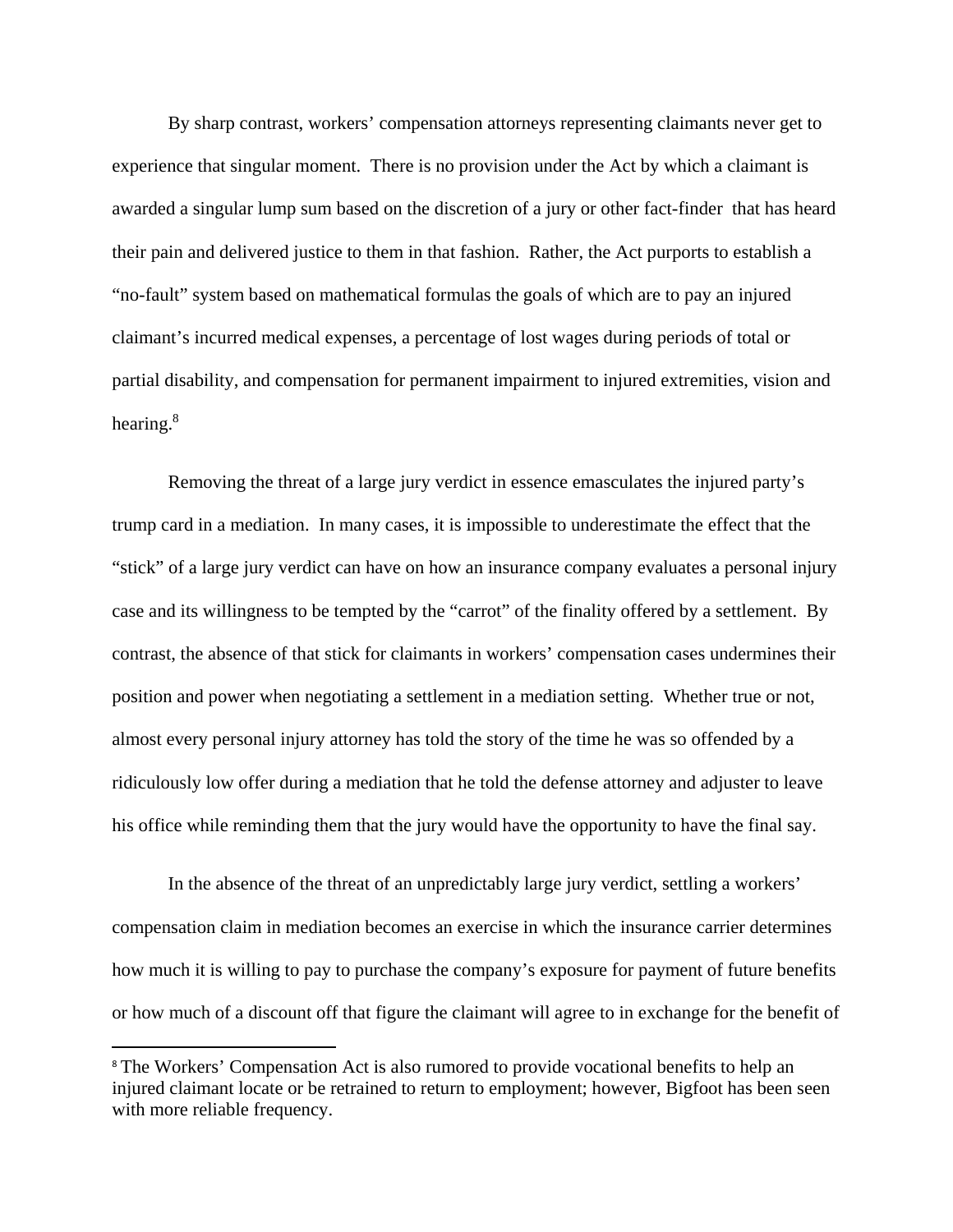a lump sum settlement. Consequently, while the opening demand in many personal injury mediations is constrained solely by the imagination -- or gall -- of the plaintiff's attorney, in most workers' compensation mediations, the adjuster and defense attorney have already calculated a close approximation of the insurance carrier's future exposure or "worst case scenario." Thus, the claimant's attorney should enter a mediation knowing that success depends less on the defendant's fear of the "stick" if the claimant's settlement demands are refused but rather the "carrot" of enticing the carrier to pay as large of a percentage as possible of the future exposure.

In fact, if any "stick" exists in workers' compensation mediations, it is generally aimed squarely at the back of the claimant. For example, the Act contains loopholes, exceptions, and counter-intuitive requirements too numerous to list here by which a claimant can be denied an award of benefits; once awarded, a claimant's benefits can be easily terminated on the barest of allegations; and unquantifiable financial pressure can be easily applied so as to push a claimant beyond any reasonable breaking point. While the individual deputy commissioners and Commissioners for the most part do their best to apply the law fairly and evenly to the parties before them, it is the Act itself along with the Commission's procedural rules that are particularly susceptible to an insurance carrier or even individual adjuster or defense attorney that seeks to gain an advantage by "starving" or pushing a claimant to the brink of financial ruin in order to gain an advantage in settlement negotiations. What claimant with a mortgage, car payment, tuition payments and a dependent family would not be more likely to accept a lower settlement offer during a mediation when basic, supposedly "no fault" benefits have been denied or withheld for no discernible reason or when denials have been premised upon an enlightening answer to an interrogatory seeking the carrier's defenses to a claim such as "the claimant will be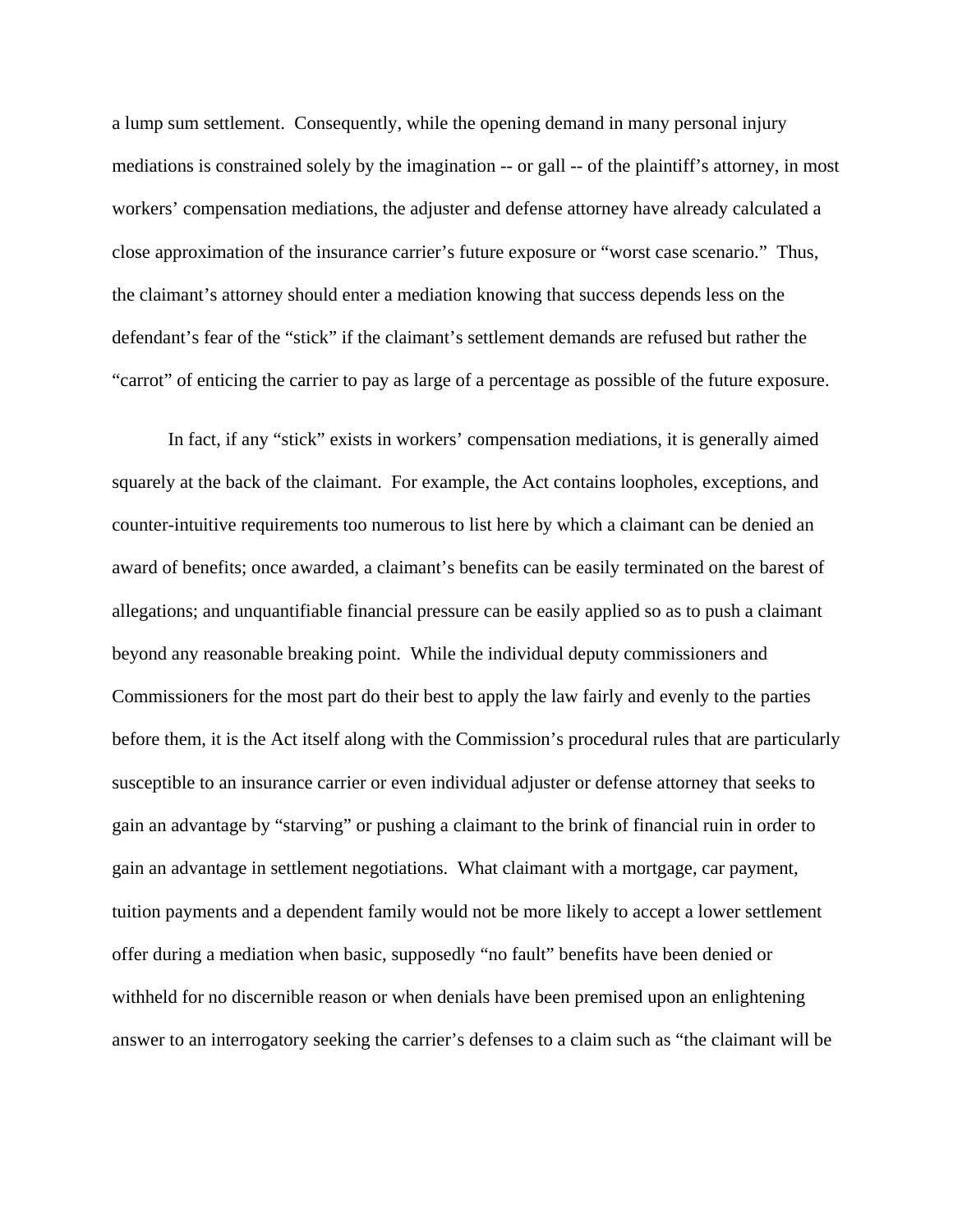held to his burden of proof."<sup>9</sup> While it is indisputable that there are certainly many competent, ethical, and reasonable adjusters and defense attorneys, it would be naïve to deny that insurance carriers and defense attorneys have this power over claimants under Virginia's workers' compensation system or that this power is at times used for a tactical advantage.

Meanwhile, most injured workers' are eager, or at least highly motivated, to settle their claims even before they reach that breaking point. The reason is simple. Workers' compensation benefits pay, at a maximum, two-thirds of the average wages earned by the injured employee during the 52 weeks prior to the accident.<sup>10</sup> Moreover, many lower income employees receive wages from second jobs and side work. Such wages are not included in the calculation unless they are earned in the course of similar employment. Likewise, wages earned from any side work or any other source derived from the efforts or work of the claimant must be reported to the insurance carrier and are thereafter applied as an offset against owed compensation. Similarly, while the claimant's accident-related medical treatment may be paid under the workers' compensation claim, there is no requirement that an employer maintain or continue to offer health insurance to that claimant after he is injured and can no longer work. Consequently, health insurance that covers a claimant and his family is frequently cancelled or the claimant faces the prospect of paying unaffordable COBRA premiums in order to maintain coverage during the period of disability. The net effect of these pressure points is obvious: a claimant faces significant pressure or enticement to settle a claim.

The insurance carrier's goal in mediation is obviously to settle the claim for less than the likely future exposure. The claimant's strategy, meanwhile, is to maximize the value of the

<sup>9</sup> This exact response or a close facsimile, which the author routinely receives in response to discovery requests, has been upheld or ratified following a subsequent motion to compel. <sup>10</sup> *See* Virginia Code Ann. § 65.2-101 (*defining* "Average weekly wage").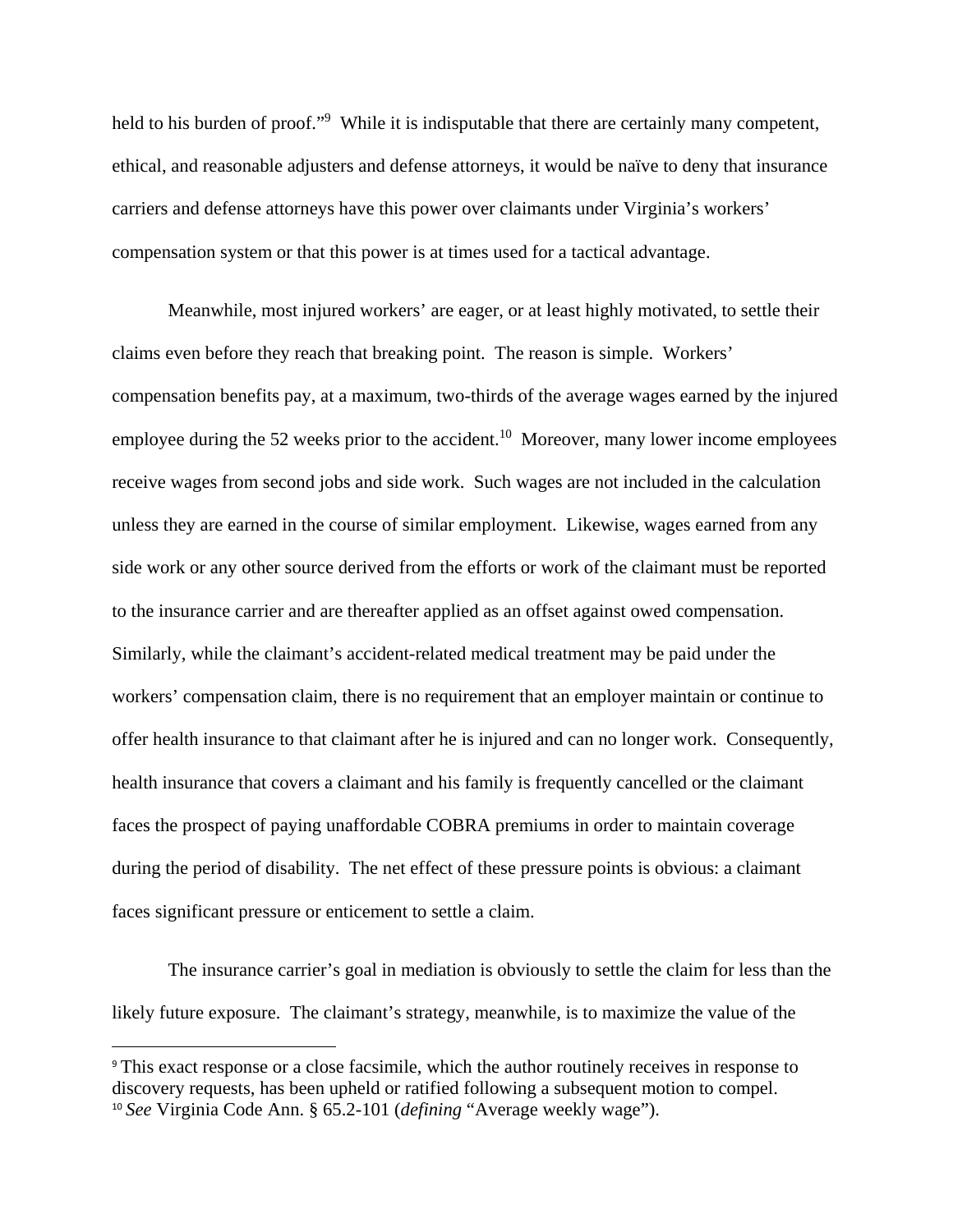likely future payments in the form of a lump sum with the hope of avoiding or minimizing the risks associated with giving up future wage and medical benefits. The fact that insurance carriers can estimate but not always reliably quantify the claimant's future medical needs presents the one semblance of a "stick" for the claimant in workers' compensation mediations. Many claims are not mediated, however, until after the claimant has obtained the majority of the expensive treatment such as surgeries and invasive procedures. It remains advisable, however, to make the effort to convince the carrier that the claimant will require a substantial amount of future medical treatment. For example, a letter from treating doctors recommending or suggesting the likelihood of future total knee replacement and subsequent revision or having a report estimating the cost of likely future medical expenses prepared by a life care planner can be invaluable for increasing settlement value in mediation.

In some instances, almost always at the insistence of the claimant, a carrier may be willing to include some specific, defined period of time within which accident-related medical treatment will be covered after the settlement is approved. The frequency and duration of these periods of future medical expenses being covered has steadily declined over the last ten years.

 The question thus becomes what strategies are available for the claimant either to threaten via the "stick" or to entice with a "carrot" the carrier into paying a higher percentage of the maximum future exposure figure during a mediation. In mediating a workers' compensation claim, many of the assumptions routinely relied upon by attorneys in personal injury cases are turned on their head. For instance, in most personal injury cases, attorneys want their client to have "jury appeal" whereby a jury will not only be impressed with the client but be motivated to help them via a large verdict. In a workers' compensation case, by contrast, the neat, wellgroomed client has the opposite effect by convincing the insurance carrier that a new, light duty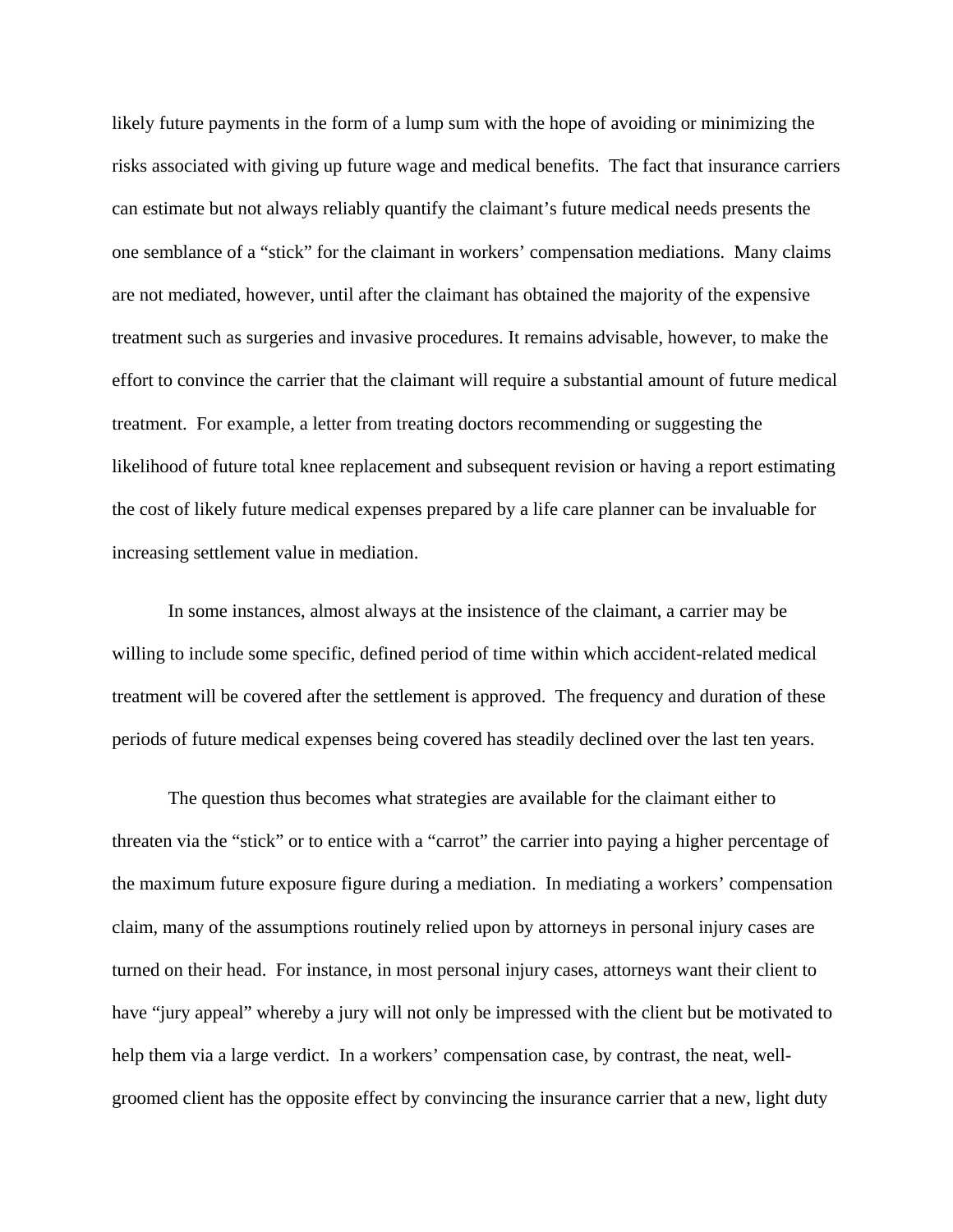job can be found for the claimant, thereby allowing the carrier to terminate or reduce the weekly benefits and thus reduce the "worst case scenario." Consequently, claimant's attorneys often must argue in a mediation that their client makes such a bad impression, has so little formal education or has such other obvious impediments to employment that the carrier would be wise to pay a higher percentage of the maximum exposure to settle the case because the likelihood of locating light duty employment for the claimant is so remote. To that extent, factors such as extensive tattoos, minimal job skills, lack of education, prior criminal convictions, suspended driver's licenses and residing in rural areas are all negotiating points that can be used to increase settlement value in mediation.

Finally, under most circumstances a claimant is limited to a maximum 500 weeks of weekly workers' compensation benefits.<sup>11</sup> However, near the conclusion of the expiration of the 500 weeks, an injured worker who can establish the existence of a brain injury severe enough to permanently prevent gainful employment or an injury to two extremities severe enough that the those extremities cannot be used in gainful employment may be entitled to lifetime wage benefits.<sup>12</sup> The threat or prospect of filing one of these claims, referred to as "permanent and total" claims, down the road can also be utilized to increase the value of a settlement in mediation.

 When all is said and done, however, the absence of a fear-inducing threat like the risk of a large jury verdict robs the claimant of negotiating power when mediating a workers' compensation claim. Consequently, most mediations boil down to a calculus made by the adjuster or defense attorney of whether the lowest figure the claimant will accept offers enough

<sup>11</sup> *See* Virginia Code Ann. § 65.2-518.

<sup>12</sup> *See* Virginia Code Ann. § 65.2-503(C).